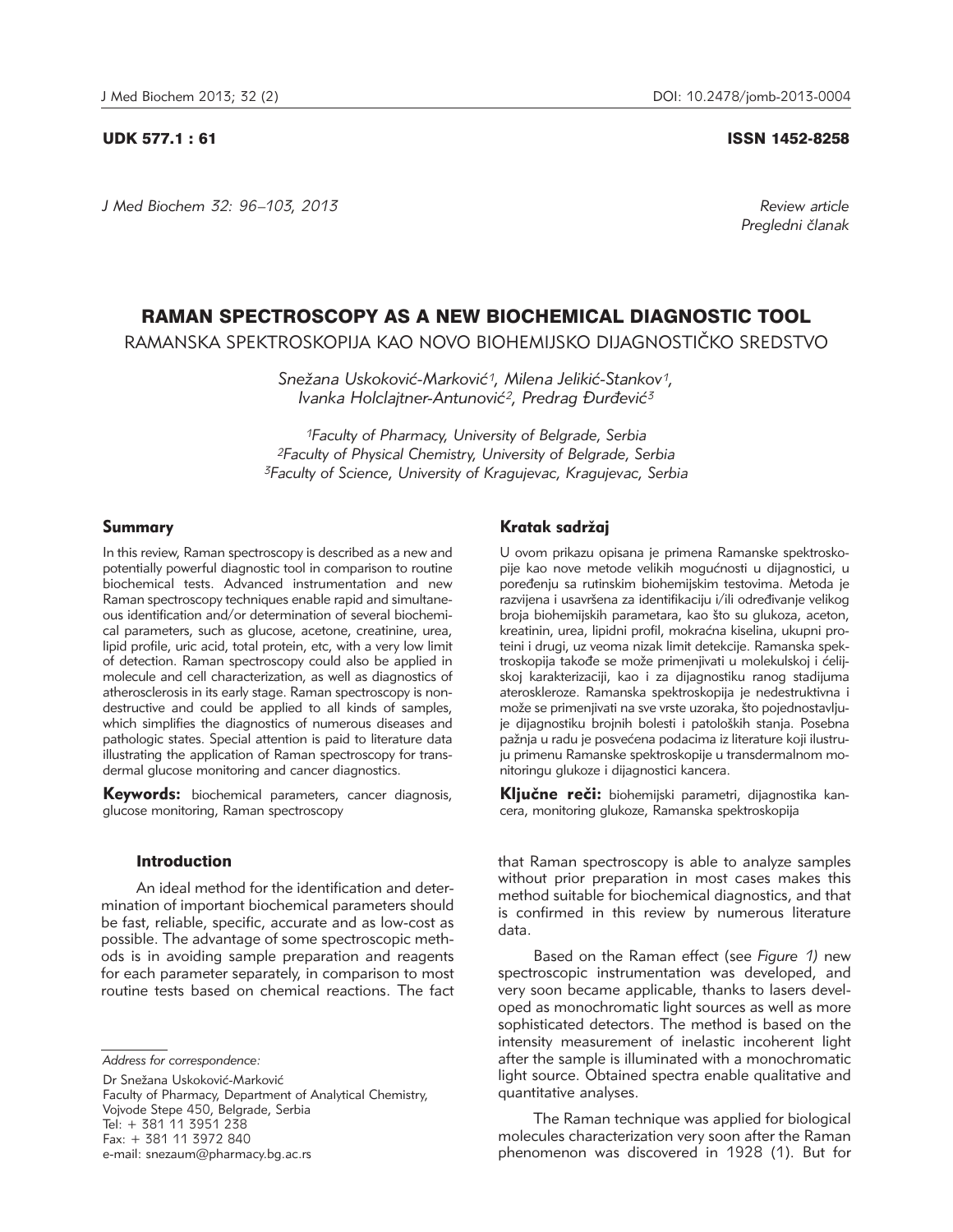

Figure 1 The Raman effect

decades, due to problems with spectra quality and/or their understanding, there was no practical application of Raman spectroscopy in biochemical diagnostics. A connection of physical and analytical chemistry with biochemical diagnosis is necessary, especially with a view to establishing practical applications of more sophisticated, reliable and low-cost instrumental techniques.

Raman spectroscopy has been used before for qualitative analysis. The advantages of newly designed instruments equipped with holographic optical elements, charge-coupled device cameras, long wavelength solid state lasers and chemometric methods, facilitate the measurement of concentrations with Raman spectrometers with a low limit of detection (LOD) in comparison to the other spectroscopic techniques (2). For more than a decade, Raman spectroscopy has been considered as a powerful diagnostic tool in biochemistry (3–7).

Nowadays, there are several advanced Raman spectroscopy techniques:

a) *Fourier Transform Raman Spectroscopy,* since the early 1980s;

b) *Near-Infrared Raman Spectroscopy* provides a good quality spectrum recorded from *in vivo* human skin in less than 1 s, enabling Raman data collection in the clinical surroundings with good S/N values at the same time;

c) *Resonant Raman Spectroscopy* allows determination of analytes with  $10^{2}$ – $10^{6}$  times higher sensitivity than conventional Raman techniques, while the obtained spectra are simpler shaped than usual;

d) *Micro-Raman spectroscopy* can be applied for more specified investigation of biosamples, and leads to a completely nondestructive technique when combining laser tweezers with confocal micro-Raman spectroscopy;

e) Resonant Micro-Raman Spectroscopy achieves lowering of the sample mass required;

f) *Surface-Enhanced Raman Spectroscopy* (*SERS*) is a technique based on the phenomenon that a compound adsorbed to a metal surface has 103–106 times stronger Raman scaterring, so the obtained spectra may give much more information.

Literature data describe the potential application of Raman spectroscopy in the diagnosis of atherosclerosis, analysis of biological fluids (with special attention on non-invasive glucose monitoring), microbial identification, diagnosis of skin diseases, and diagnosis of cancer. We review some of these here.

### Biochemical Parameters

Raman spectroscopy allows very fast determinations in different biological samples, such as urine or whole blood. A study by Dou et al. (8) reports the possibility for quantification of components of human urine based on anti-Stokes Raman spectra, to determine the concentrations of glucose, acetone, and urea.

Raman spectroscopy is obviously a very powerful tool in biochemistry, especially if measured diagnostic parameters can be connected to prognosis of future state, particularly significant for arthrosclerotic conditions. For example, the precise definition and understanding of the lipid profile in high-risk groups of patients is very important. Raman spectroscopy studies were usually undertaken to clarify the structure of lipoprotein, and they were performed on bulk solutions of lipoproteins (9), giving as a result averaged information about the size and density of lipoproteins (10).

The most advanced applications of Raman spectroscopy nowadays are directed to atherosclerotic vascular disease. Current atherosclerosis research is focused on unstable plaques; a thin fibrous top over collected necrotic lipid material that mainly consists of cholesterol (11). Recent studies have shown that chemical composition and morphology determine atherosclerotic plaque instability, and predict disease progression and the risk of complications such as thrombosis and acute plaque hemorrhage. The progression and regression of atherosclerotic plaques appear to be related to the amount and type of lipids that accumulate in blood vessels (12).

Raman microspectroscopy has been used for *in situ* characterization of cholesterol crystals in artery endothelial cells (13). The study of Chan et al. (14) goes further showing that the biomolecular Raman spectroscopic fingerprint of individual very low density lipoproteins (VLDL) is unique, highly reproducible and can be used to monitor biochemical changes of the particles due to lipoprotein metabolism. Additionally, the free unsaturated and saturated fatty acids can pack into different phases, leading to the formation of a highly ordered saturated core, which can be detected spectroscopically. Any information in this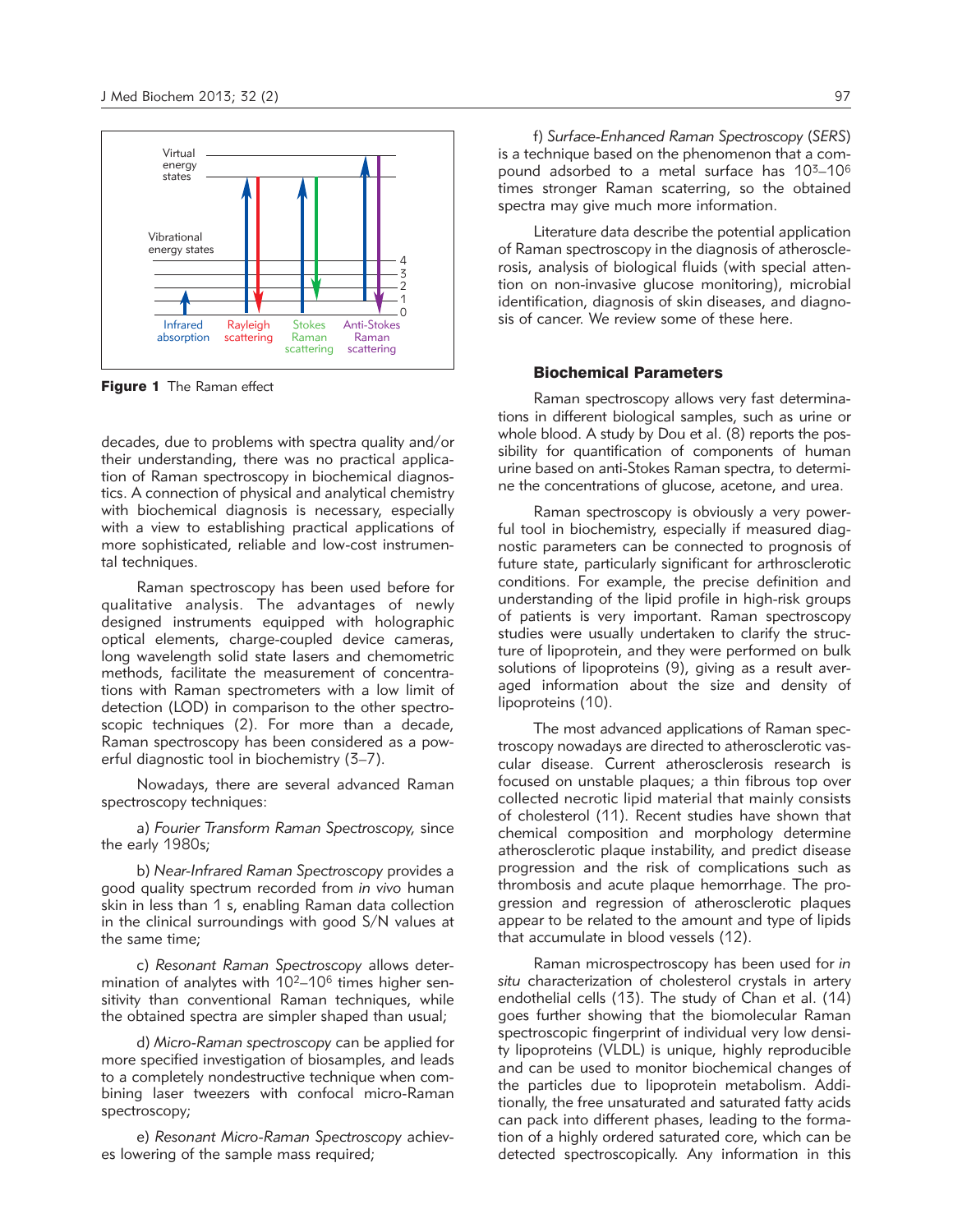area can help in the creation of measurements for the monitoring of at-risk cardiovascular patients.

Raman spectroscopy is even able to give the answer to how advanced is the calcification process of atherosclerotic plaques in human coronary arteries (15, 16).

Glucose level data, as well as some other biochemical parameters, can be followed by the proposed technique, such as creatinine, urea and cholesterol, in addition to several other tissue diagnosis applications. For that purpose the application of a non-imaging optical element – compound hyperbolic concentrator (CHC) is proposed, which enables accom modation of a wide angular range of scattered photons from the biological tissue by conversion into a limited range of angles (17).

Near-infrared Raman spectroscopy can be a new technique for physical evaluations, allowing the measurement of lactic acid concentrations, in blood or muscles, during physical activity in a transcutaneous noninvasive way. Raman spectroscopy has been used to follow the content of lactic acid from an athlete without interrupting his exercise for sample collection (18). Experiments were undertaken to verify the presence of lactic acid in the Raman spectra of solutions of lactic acid in human serum and in blood from a Wistar rat. After these two experiments, another was developed *in vivo* in a Wistar rat, by injecting intraperitoneally 1 mL of a 0.12 mol/L lactic acid aqueous solution. An optical fiber catheter touching the skin of the rat groin over the ileac vein collected the Raman signal.

# Glucose Monitoring

The monitoring of glucose concentrations in patients who suffer from diabetes has been established as imperative, as a result of some early studies showing that tight control of blood glucose concentrations, by frequent testing of the glucose level and adequate corrections of insulin doses, decreases the possible long-term complications diabetes could cause (19).

A study performed by Rohleder et al. (20) concerned Raman spectroscopy as a reagent-free tool for predicting the concentrations of several biochemical parameters in serum and/or serum ultrafiltrate. For samples from 247 blood donors, the concentrations of glucose, triglycerides, urea, total protein, cholesterol, high density lipoprotein, low density lipoprotein and uric acid were determined with accuracy within the clinically interesting range. Relative errors of prediction, based solely on the Raman spectra, were around 12%. This study also showed that ultrafiltration can efficiently reduce fluorescent light background to improve prediction accuracy. Raman spectroscopy was presented as a powerful diagnostic technique when costs and time of analysis take precedence over high accuracy.

Classic invasive blood sample collection is painful, discomforting, could be connected with infections, requires sharp objects, and may result in a patient's avoiding of frequent glucose level checking. Finding some noninvasive procedure for measuring glucose would be a great benefit for the millions of people affected by diabetes.

Several techniques seemed to be useful for the abovementioned purpose, such as infrared spectroscopy, fluorescence spectroscopy, electrochemical measurements, NMR spectroscopy and some others, but for the time being all of them are not convenient for regular application.

Some implantable sensors for glucose may be efficient, but they are certanly invasive (21). The level of glucose in blood corresponds to the glucose level in interstitial fluid, and makes a base for the transcutaneos determination of glucose by Raman spectroscopy. Calculations confirmed that about 30% of Raman spectra intensity collected *in vitro* could be collected in interstitial fluid *in vivo* (22).

In order to obtain good quality – »useful« Raman spectra, it is necessary to use high excitation power and long time of signal collection. The imperative is to stay within a safe level of irradiance and be sure that no skin irritation or damage could occur. According to the American National Standards Institute, skin exposure to an 830 nm laser beam for 10 s at 0.36 W/cm2 is marked as level of comfort (23).

A Raman signal obtained by measuring biological samples, such as skin, is very weak and overlapped by strong fluorescence signals. Fluorescence background is partly reduced by using an excitation laser at 830 nm. Further, fluorescence background varies from sample to sample, and with the exposure time, as well. This is the reason why it is necessary to remove the influence of broad fluorescence background by a high-pass filter. As an example procedure, after least square fitting a fifth order polynomial spectral curve, and subtraction of raw skin spectrum, only a sharp Raman spectrum remains (24).

Raman bands are specific to glucose molecular structure. The vibrations monitored in Raman spectra are fundamental and thus are sharper. Further, water has a low Raman cross-section as opposed to its high IR absorption. It is possible to detect glucose by monitoring the 2900 cm–1 COH stretch band or the COO and COC stretch Raman bands at 900–1200 cm–1, which represents a fingerprint for glucose (25).

At the present time, a non-imaging optics based portable Raman spectroscopy instrument has been constructed with the aim of measuring transdermal blood glucose (17). The proposed non-imaging optical element is a so-called compound hyperbolic concentrator, and at the same time is able to follow some other biochemical parameters (creatinine, urea and cholesterol).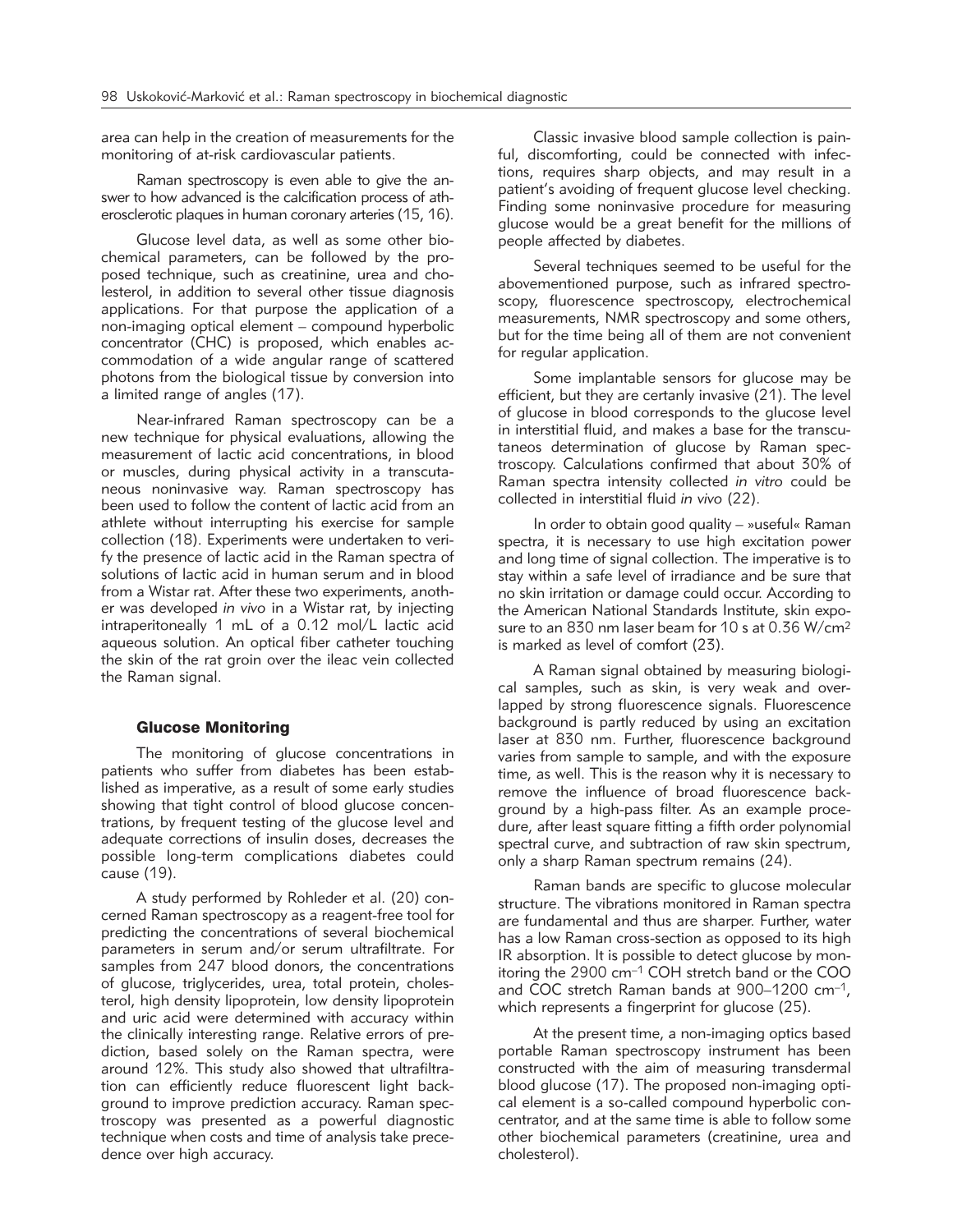Although the proposed method seems promising, it is still the subject of testing performed by tissue phantom, animal model, and human subject studies (26).

# Raman Spectroscopy in Cancer **Diagnosis**

Innovations in the Raman spectroscopic instrumentation have improved the sensitivity of the measurement and allowed the obtaining of useful spectra from biological tissue and cells. Several studies have confirmed the possible use of Raman spectroscopy for the identification and classification of malignant changes (27–29).

All cancer stages are followed by fundamental changes in cellular morphology and/or tissue biochemistry. During the process of carcinogenesis, some changes in the distribution of DNA, lipids and proteins in the cells occur. These could be early markers in the detection of high-risk patients before morphological changes appear. A study by Shetty et al. (30) is an important contribution to establishing these biochemical changes. Further understanding of the carcinogenesis process would help to improve the diagnostic techniques, thus improving survival.

Beside diagnostics, Raman spectroscopy can be applied in cancer biology in the detection of specific changes in the structure of DNA or proteins, and thus may be used to follow the chemotherapeutic action of several drugs (31).

Studies in which Raman spectroscopy was used to help in differential diagnosis of malignancy were applied in several kinds of tumors. Cervical cancer is the second most common cancer in women worldwide, and the mortality associated with cervical cancer can be reduced if this disease is detected at the early stages. The results of Lyng et al. (32) show that Raman spectroscopy displays high sensitivity to biochemical changes in tissue during disease progression resulting in excellent accuracy in the discrimination between normal cervical tissue, invasive carcinoma and cervical intraepithelial neoplasia.

The diagnostics of breast cancer was also the subject of a Raman spectroscopy investigation. In the study of Bitar et al. (33), the assignment of the appropriate Raman bands enabled them to connect several kinds of breast tissues, normal and pathological, to their corresponding biochemical moieties alterations and to distinguish among 7 groups: normal breast, fibrocystic condition, duct carcinoma *in situ,* duct carcinoma *in situ* with necrosis, infiltrating duct carcinoma not otherwise specified, colloid infiltrating duct carcinoma, and invasive lobular carcinomas.

Raman spectroscopy continues to push its frontier, enabling individual neoplastic cell identification, such as shown in the works of Chan et al. (34, 35). Owing to improved and advanced Raman techniques,

 $0.1$ ity (a.u.)  $1.0$ MCF10A  $\mathfrak{g}^{\mathfrak{a}}$  $0.8$ PC3 loadings<br>-0.1  $0.6$  $\frac{1}{2}$  0.4<br>  $\frac{1}{2}$  0.2<br>  $\frac{1}{2}$  0.0  $-2$ 1.0  $-0.2$  $0.5$ 800 1000 1200 1400 1600<br>Raman Shift (cm<sup>-1</sup>) 800 1000 1200 1400 1600<br>Raman Shift (cm<sup>-1</sup>) 600 600  $0.05$  $-0.5$  $-1.0$  $(A1)$  $(A2)$  $(A3)$  $0.3$  $1.0$ Intensity (a.u.) RWPE1 722  $0.8$ Loadings  $0.2$  $0.6$  $0.1$ **Normalized**  $\bar{3}$  $0.4$  $0.0$  $0.2$  $0.0$ 600 800 1000 1200 1400 1600 600 800 1000 1200 1400<br>Raman Shift (cm<sup>-1</sup>) 1600 Raman Shift (cm<sup>-1</sup>)  $(B2)$  $(B3)$  $(B1)$ 

Figure 2 SERS Spectra (A1 and B1), PC plots (A2 and B2), and loading spectra (A3 and B3) of tumor (red) and nontumor (blue) breast (A) and prostate (B) cell lines. Reprinted with the permission from J Phys Chem Lett 2010; 1: 1595–1598. Copyright (2012) American Chemical Society.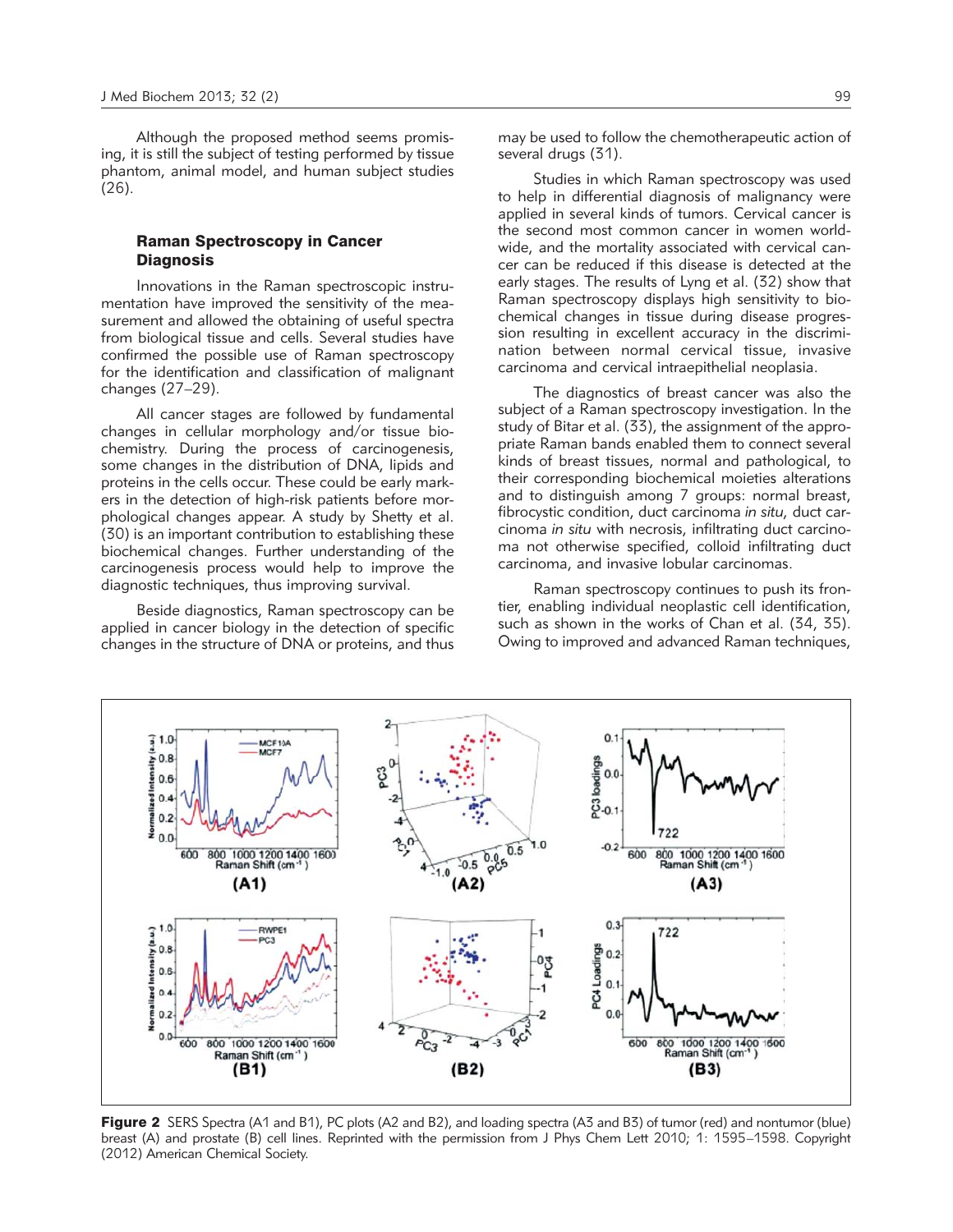they confirmed that it is possible to distinguish normal and neoplastic cells as well.

Cell surface is a very important target in investigations focused on carcinogenesis processes. The work of Bo et al. (36) gave results of exploring the cell surface in cases of breast and prostate cancers, and healthy cells as well, by SERS with Ag nanoparticles as substrate. Obtained spectra differ, especially in the region of 600–900 cm–1. Detection of specific differences in the recorded SERS spectra gave the scientists the clue to introduce biomarkers for tumor cells surface. We found the following example (36) would be illustrative for the wide audience of the journal.

SERS measurements were performed on an upright microscope equipped with a 300 mm focal length imaging spectrometer and a back-illuminated CCD camera optimized for the near-infrared. A 600 lines/mm grating with a blazing wavelength of 750 nm was used. The laser light was injected into the objective and focused onto the sample plane. The laser power at the sample was 21.5 mW. The active area for recording SERS spectra was limited by a slit in the entrance port of the spectrometer to  $2 \mu m \times 78$  $\mu$ m. Typically 4–5 cells filled this region. Ten individual acquisitions with a 2 s integration time were accumulated for each spectrum. Each spectrum comes as the average of 36 scans in three independent experiments.

*Figure 2* shows examples of the spectra of tumor and nontumor breast and prostate cells. The dashed lines in *Figure 2B1* show the spectra of supernatant prostate cells recorded under the same conditions as the tumor cells SERS spectra background. The differences between the spectra of tumor and nontumor cells are evident. PC plots (so-called scores) were obtained by software simplification of the spectral data (*Figures 2A2* and *2B2*). The PC values for the individual measurements in a data set provide a quantitative measure of the differences between complex spectra. The loading spectra of these PCs are shown in *Figures 2A3* and *2B3*. In both cases, the 722 cm–1 band has the highest absolute contribution to the PC. This finding indicates that cancer-specific changes in the cell surface chemistries, which are independent of the cell source (breast or prostate), cause the intensity differences in the 722 cm–1 band. The 722 cm<sup>-1</sup> band arises from molecular species located at the cell surface, so this band was assigned to the C-N bond of quaternary ammonium groups in phosphatidylcholines and sphingomyelins, which are the main components of the membrane lipid bilayer.

# Raman Microspectroscopy of Single Cells

The analysis of biological samples and tissues is very complicated, among other things, due to thousands of molecule signals overlapping and the certain possibility that signals with low intensities could be masked if a visible excitation laser source is used. The introduction of an Nd-YAG laser working at 1064 nm grants the application of Raman spectroscopy as a diagnostic tool in different pathologic states (37). The authors gave the Raman microspectroscopy results of individual cells astrocytoma, and some of the representative Raman spectra in the wavenumber range 600–1800 cm–1. The protein bands characteristic of the  $\alpha$  helix or collagen helix, DNA bands, and cholesterol bands indicated the differences between healthy and tumor cells.

This demonstrated the applicability of Raman spectroscopy for real-time and *in vivo* diagnosis during neurosurgery. Raman spectroscopic methods might contribute to tumor diagnosis and to defining exact margins intraoperatively, leaving healthy and functional brain tissue intact.

Raman microspectroscopy combines molecular specificity with diffraction-limited resolution in the submicrometer range and can be applied under *in vivo* conditions without fixatives, markers, or stains. After the same steps as explained in the previous example, authors gave the obtained spectra of a dried human osteogenic sarcoma cell (37). The data set was obtained by exciting with a 785 nm diode laser, collecting spectra with 1 min exposure time, and subsequently moving the sample in a raster pattern to map a defined area. Raman bands in raw spectra were assigned to proteins, lipids, and nucleic acids. On the basis of the spectral information the main cellular constituents were highlighted in false color plots. Because image contrast reflects the molecular properties of the specimen, this approach is often called »molecular staining«.

Details of the instrumentation, the analysis, and data from cells in medium have been published elsewhere (38). Similar mapping experiments on fixed single cells have also been described by another group (39). The methodology can even be applied to studies of living cells. It was recently shown for murine lung epithelial cells that their viability was apparently not affected after prolonged irradiation at 785 nm with laser power up to 115 mW, whereas significant morphology changes occurred in cells irradiated with 488 and 514 nm lasers, even with laser power as low as 5 mW (40). Other studies of single cells by Raman spectroscopy involved signal-enhancement methods, for example studies of hemoglobin in single living erythrocytes (41). This special application took advantage of the presence of hemoglobin at high concentrations and the fact that the Raman signals of hemoglobin are enhanced by resonance effects.

Results of a study performed by Wang at al. (42) found protein mucin (MUC4) in considerably high levels in pancreatic adenocarcinoma patients, while vol-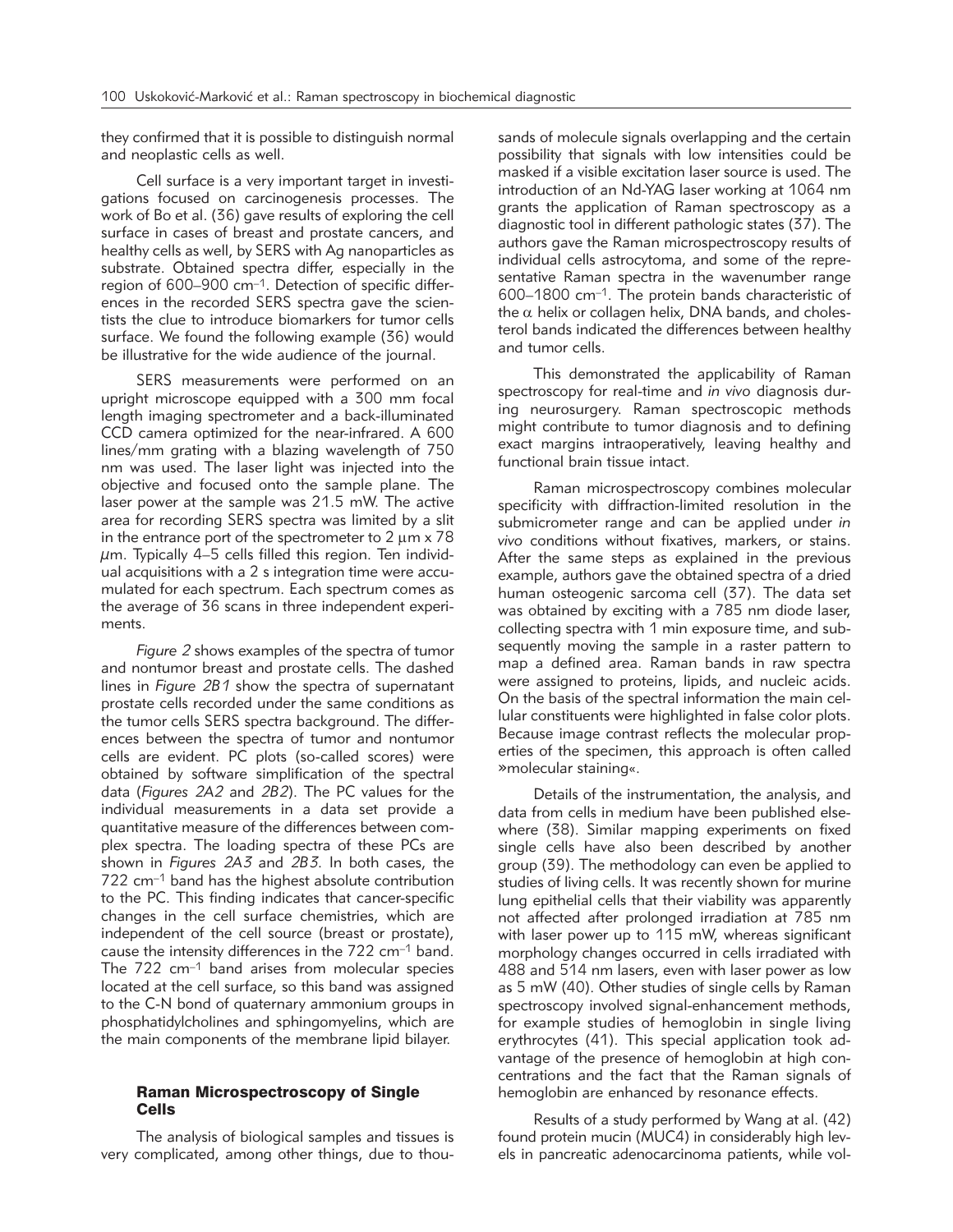

Figure 3 SERS-based assay for MUC4 in PBS buffer. (A) SERS spectra acquired at various CD18/HPAF cell lysate concentrations. (B) Dose-response curve for MUC4 prepared by serially diluting CD18/HPAF cell lysates. (C) Low concentration range on a linear scale. Data points are the average of three separate assays, and the error bars are their standard deviations. Reprinted with the permition from Anal Chem 2011; 83: 2554-2561. Copyright (2012) American Chemical Society.

unteers with normal pancreas and chronic pancreatitis had undetectable levels of MUC4. However, the measurement of MUC4 in sera using conventional test platforms, ELISA and RIA, has been unsuccessful. This has prevented the assessment of the utility of this protein as a possible pancreatic cancer marker in sera.

The Raman spectra were collected with a fiberoptic-based Raman system, a portable, field-deployable instrument. The light source was a 30 mW, 632.8 nm He-Ne laser. The spectrograph consisted of an imaging spectrometer (6–8 cm–1 resolution) and a CCD at  $0$  °C. The incident laser light was focused to a  $25 \mu m$  spot on the substrate. The analyte concentration was quantified using the peak intensity of the symmetric nitro stretch ( $vs(NO<sub>2</sub>)$ ) of NTP at 1336 cm<sup>-1</sup>. Results of SERS-based assays for MUC4 in PBS buffer are shown in *Figure 3* (42).

The team created a simple diagnostic test for MUC4 through the development of a SERS-based immunoassay. The results indicate that a SERS-based immunoassay can monitor MUC4 levels in patient sera, representing a much needed first step toward assessing the potential of this protein to serve as a serum marker for the early stage diagnosis of pancreatic cancer, and demonstrate that the SERS assay outperforms conventional assays with respect to limits of detection, readout time, and required sample volume.

# **Conclusion**

Raman spectroscopy facilitates the determination of the most frequent biochemical parameters, such as glucose, acetone, creatinine, urea, lipid profile, uric acid, and total protein, but also of very specific ones. Development of modern Raman techniques enables the following of the degree and type of atherosclerotic changes in coronary arteries. A broad body of literature deals with the application of Raman spectroscopy in transdermal glucose monitoring with the aim of helping patients with one of the most spread diseases worldwide – diabetes. Valuable information can be obtained for the diagnostics of cancer in its very early stage, and some other diseases could be monitored as well based on the fact that the spectra of healthy/normal cells/tissues and pathologic ones differ according to their chemical characteristics. One of the future goals in this field is developing kits based on data obtained by the Raman spectra.

Thanks to numerous research groups all over the world focusing on further development of Raman spectroscopy, we hope that very soon this method will transform from a »promising analytical tool« to a routine and powerful biochemical technique.

*Acknowledgement*. This work has been partly supported by the Ministry of Education and Science of the Republic of Serbia, Projects No. 172043 and 172016.

# Conflict of Interest Statement

The authors declare having no conflict of interest related to the publication of this manuscript.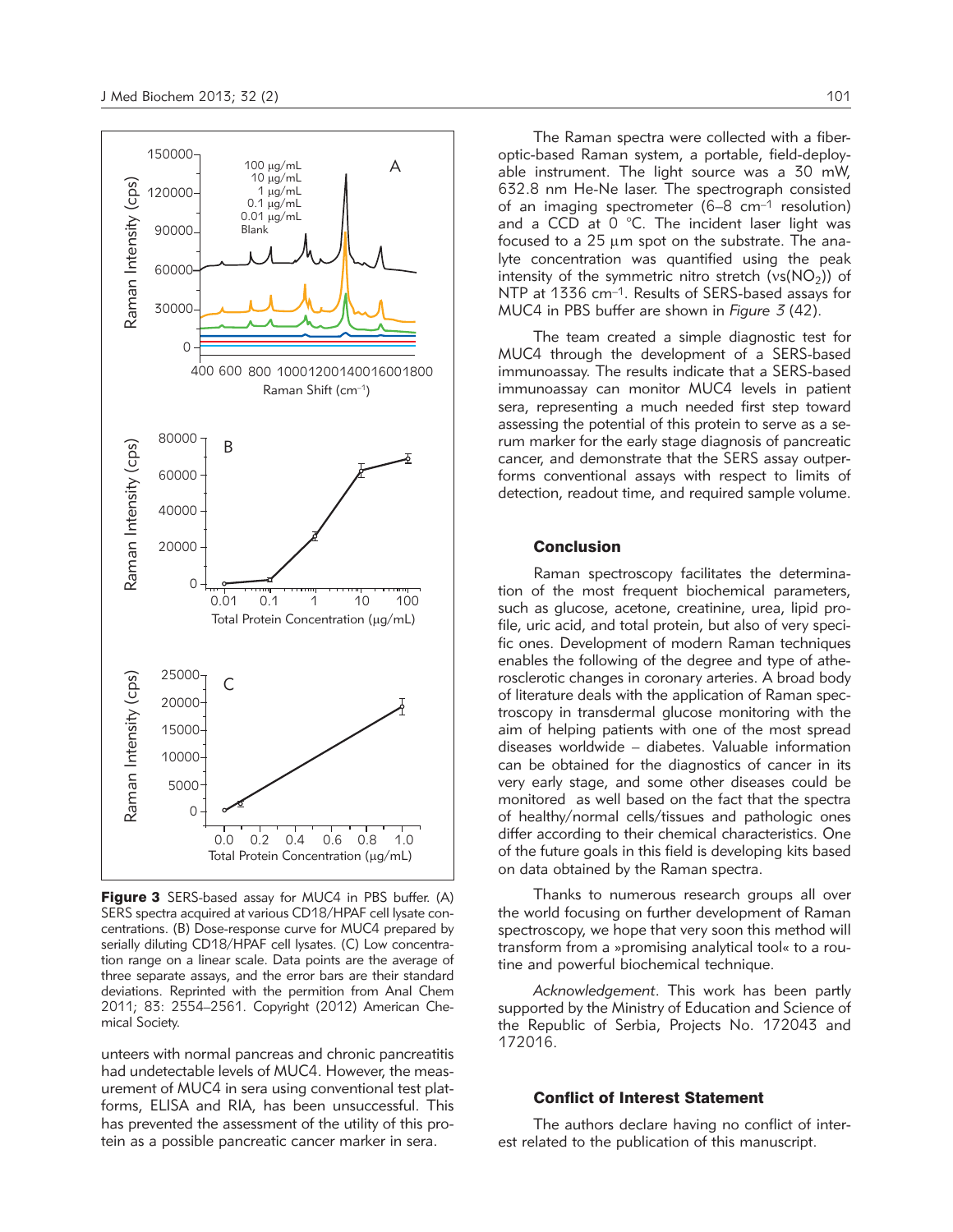#### **References**

- 1. Edsall JT. Raman spectra of amino acids and related compounds I. The ionization of the carboxyl group. J Chem Phys 1936; 4: 1–6.
- 2. Yang SY, Hasty CE, Watson PA, Wicksted JP, Smith RD, March WF. Analysis of metabolites in aqueous solutions by using laser Raman spectroscopy. Appl Opt 1993; 32: 925–9.
- 3. Andrew JB, Koo TW, Itzkan I. Multicomponent blood analysis by near-infrared Raman spectroscopy. Appl Opt 1999; 38(13): 2916–26.
- 4. Enejder AMK, Koo TW, Oh J, Hunter M, Sašić S, Horowitz GL, Feld MS. Blood analysis by Raman spectroscopy. Opt Lett 2002; 27(22): 2004–6.
- 5. Sideroudi TI, Pharmakakis NM, Papatheodorou GN, Voyiatzis GA. Non-invasive detection of antibiotics and physiological substances in the aqueous humor by Raman spectroscopy. Lasers Surg Med 2006; 38(7): 695–703.
- 6. Barman I, Singh GP, Dasari RR, Feld MS. Turbidity-corrected Raman spectroscopy for blood analyte detection. Anal Chem 2009; 81: 4233–40.
- 7. Huk JS, Chung AJ, Erickson D. Surface enhanced Raman spectroscopy and its application to molecular and cellular analysis. Microfluid Nanofluid 2009; 6: 285–97.
- 8. Dou X, Yamaguchi Y, Yamamoto H, Doi S, Ozaki Y. Quan titative analysis of metabolites in urine by anti-Stokes-Raman spectroscopy. Biospec 1997; 3: 113-20.
- 9. Verma SP, Philippot JR, Bonnet B, Saintemarie J, Moschetto Y, Wallach DFH. Resonance Raman spectra of beta-carotene in native and modified low-density lipoprotein. Biochem Biophys Res Comm 1984; 122: 867–75.
- 10. Vlasova IM, Dolmatova EV, Koshelev VB, Saletsky AM. Investigation of ischemia damaging action on blood serum structure by laser spectroscopy methods. Laser Phys Lett 2004; 1: 417–20.
- 11. Römer TJ, Brennan JF, Fitzmaurice M, Feldstein ML, Deinum G, Myles JL, et al. Histopathology of human coronary atherosclerosis by quantifying its chemical composition with Raman spectroscopy. Circulation 1998; 97: 878–85.
- 12. Bushman HP, Motz JT, Deinum G, Römer TJ, Fitzmaurice M, Kramer JR, et al. Diagnosis of human coronary atherosclerosis by morphology-based Raman spectroscopy. Cardiovasc Pathol 2001; 10: 59–68.
- 13. Hawi SR, Nithipatikom K, Wohlfeil ER, Adar F, Campbell WB. Raman microspectroscopy of intracellular cholesterol crystals in cultured bovine coronary artery endothelial cells. J Lipid Res 1997; 38: 1591–7.
- 14. Chan JW, Motton D, Rutledge JC, Keim NL, Huser T. Raman spectroscopic analysis of biochemical changes in individual triglyceride-rich lipoproteins in the pre- and postprandial state. Anal Chem 2005; 77: 5870–6.
- 15. Rocha R, Villaverde AB, Pasqualucci CA, Silveira L, Brugnera A, Costa MS, et al. Identification of calcifications in cardiac valves by near infrared Raman spectroscopy. Photomed Laser Surg 2007; 25: 287–90.
- 16. Rocha R, Silveira L, Villaverde AB, Pasqualucci CA, Costa MS, Brugnera A, et al. Use of near infrared Raman spectroscopy for identification of atherosclerotic plaques in the carotid artery. Photomed Laser Surg 2007; 6: 482–6.
- 17. Kong CR, Barman I, Dingari NC, Kang JW, Galindo L, Dasari RR, Feld MS. A novel non-imaging optics based Raman spectroscopy device for transdermal blood analyte measurement. AIP Adv 2011; 1(3): 32175.
- 18. Pilotto S, Pacheco MTT, Silveira LJr, Balbin Villaverde A, Zangaro RA. Analysis of near-infrared Raman spectroscopy as a new technique for a transcutaneous non-invasive diagnosis of blood components. Las Med Sci 2001; 16: 2–9.
- 19. The Diabetes Control and Complications Trial Research Group. The effect of intensive treatment of diabetes on the development and progression of long-term complications in insulin-dependent diabetes mellitus. N Engl J Med 1993; 329: 977–86.
- 20. Rohleder D, Kieferb W, Petrich W. Quantitative analysis of serum and serum ultrafiltrate by means of Raman spectroscopy. Analyst 2004; 129: 906–11.
- 21. Wilson GS, Zhang Y, Reach G, Moatti-Sirat D, Poitout V, Thevenot DR, et al. Progress toward the development of an implantable sensor for glucose. Clin Chem 1992; 38: 1613–17.
- 22. Jensen BM, Bjerring P, Christiansen JS, Orskov H. Glucose content in human skin: Relationship with blood glucose levels. Scand J Clin Lab Invest 1995; 55: 427–32.
- 23. ANSI.Z 136-1 Safe Use of Lasers, American National Standards Institute, 2000.
- 24. Enejder AM, Scecina TG, Oh J, Hunter M, Shih WC, Sasic S, Horowitz GL, Feld MS. Raman spectroscopy for noninvasive glucose measurements. J Biomed Opt 2005; 10(3): 031114.
- 25. Berger AJ, Wang Y, Feld MS. Rapid, noninvasive concentration measurements of aqueous biological analytes by near-infrared Raman spectroscopy. Appl Opt 1996; 35: 209–12.
- 26. Dingari NC, Barman I, Singh GP, Kang JW, Dasari RR, Feld MS. Investigation of the specificity of Raman spectroscopy in non-invasive blood glucose measurements. Anal Bioanal Chem 2011; 400: 2871–80.
- 27. Kendall C, Stone N, Shepherd N, Geoboes K, Warren B, Bennett R, Barr H. Raman spectroscopy, a potential tool for the objective identification and classification of neoplasia in Barrett's oesophagus. J Pathol 2003; 200: 602–9.
- 28. Stone N, Kendall C, Smith J, Crow P, Barr H. Raman spectroscopy for identification of epithelial cancers. Faraday Discuss 2004; 126: 141–57; discussion 169–83.
- 29. Haka AS, Shafer-Peltier KE, Fitzmaurice M, Crowe J, Dasari RR, Feld MS. Identifying microcalcifications in benign and malignant breast lesions by probing differences in their chemical composition using Raman spectroscopy. Cancer Res 2002; 62(18): 5375–80.